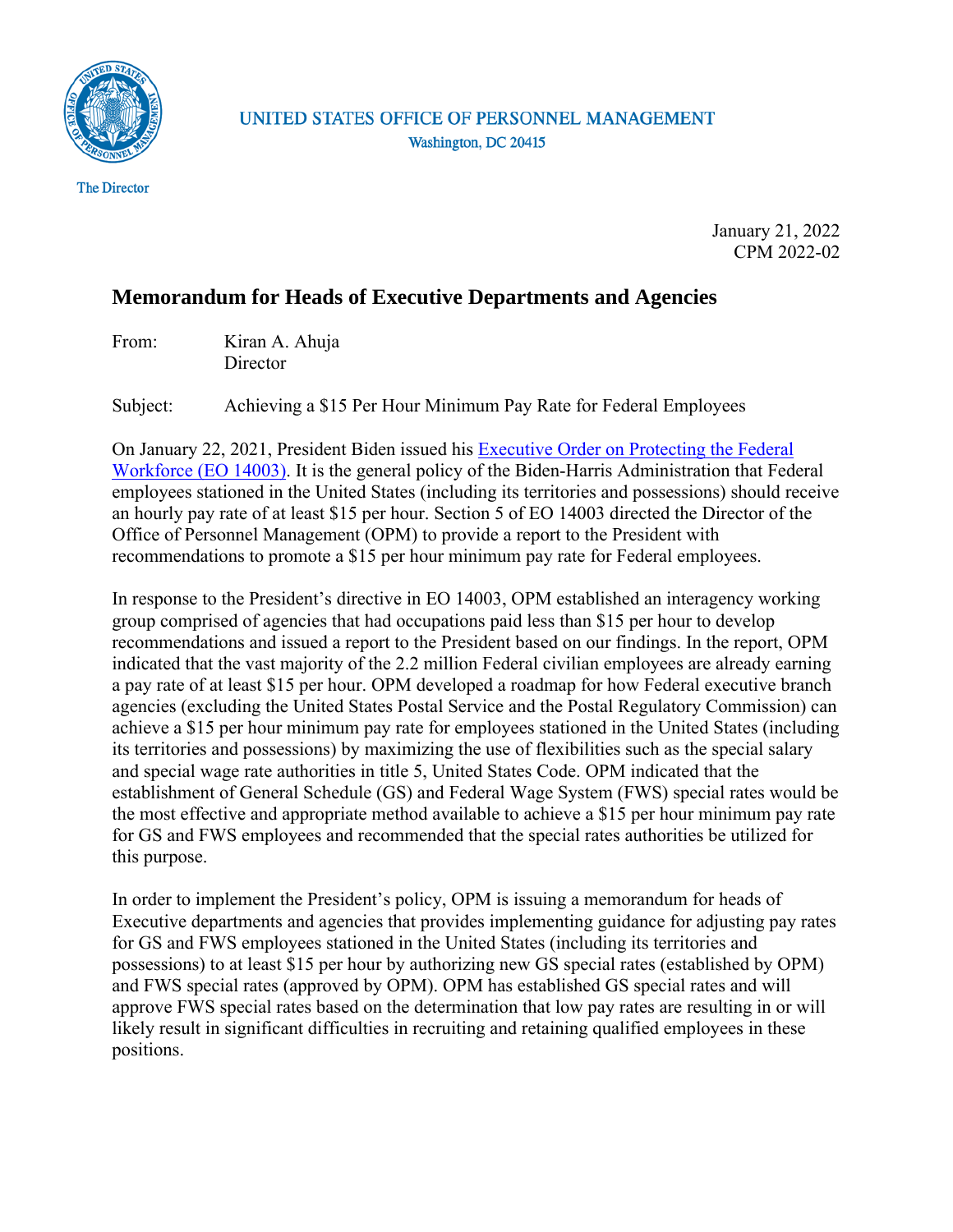This memorandum lays out next steps and provides implementing guidance for adjusting pay rates for GS and FWS employees stationed in the United States (including its territories and possessions) to at least \$15 per hour. All GS and FWS pay adjustments to comply with the \$15 hourly minimum rate policy must be effective beginning on the first day of the first applicable pay period commencing on or after January 30, 2022. This means that if agencies cannot implement the actions necessary to adjust pay rates in time for the first applicable pay period commencing on or after January 30, 2022, they will have to make the pay rate adjustments retroactive to that pay period.

Agencies with independent administrative pay authority should similarly adjust rates for employees earning less than \$15 per hour in the United States (including its territories and possessions) to achieve a \$15 minimum hourly pay rate to the extent such action is permitted under the independent administrative pay authority, as described under the "Other Pay Systems" section of this memo. These changes should also be effective beginning on the first day of the first applicable pay period commencing on or after January 30, 2022.

## **GS Special Rates**

Under 5 U.S.C. 5305, OPM may establish special salary rates for a group or category of GS positions in one or more geographic areas to address existing or likely significant challenges in recruiting or retaining well-qualified employees. OPM has reasonably determined that, for Federal employees stationed in the United States (including its territories and possessions), GS rates of basic pay less than \$15 per hour are creating or are likely to create significant recruitment and/or retention problems, supporting the creation of a special pay rate schedule for GS employees stationed in the United States (including its territories and possessions).

Regarding that reasonable determination, we note that on April 27, 2021, the President issued Executive Order (EO) 14026 "Increasing the Minimum Wage for Federal Contractors." That EO seeks to raise the hourly minimum wage paid by those contractors to workers performing work on or in connection with covered Federal contracts to (1) \$15 per hour, beginning January 30, 2022, and (2) beginning January 1, 2023, and annually thereafter, an amount determined by the Secretary of Labor. Those increased minimums for Federal contractors present the potential for recruitment and retention issues for GS positions paid below \$15 per hour.

To address those potential staffing issues, OPM has established a single nationwide special pay rate schedule of annual rates as shown in **[Attachment 1](#page-5-0)** for grades GS-1 through GS-4 which will apply to all GS employees with an official worksite in the United States (including its territories and possessions) whose pay rate at their grade and step would otherwise be below the special rate shown on this nationwide special rate table at that same grade and step.

Special rates are applied by providing a special rate supplement on top of GS base rates (i.e., GS rates excluding locality pay). Currently, there are locality rates of pay below \$15 per hour in all locality pay areas. Locality rates for the Rest of the United States (RUS) locality pay area (the lowest locality rate pay table in the GS system) are below \$15 per hour at some steps of grades GS-1 through GS-3. While all GS-4 RUS locality pay rates exceed \$15 per hour, special rates are needed at GS-4 to smoothly transition back to the regular General Schedule at grade GS-5.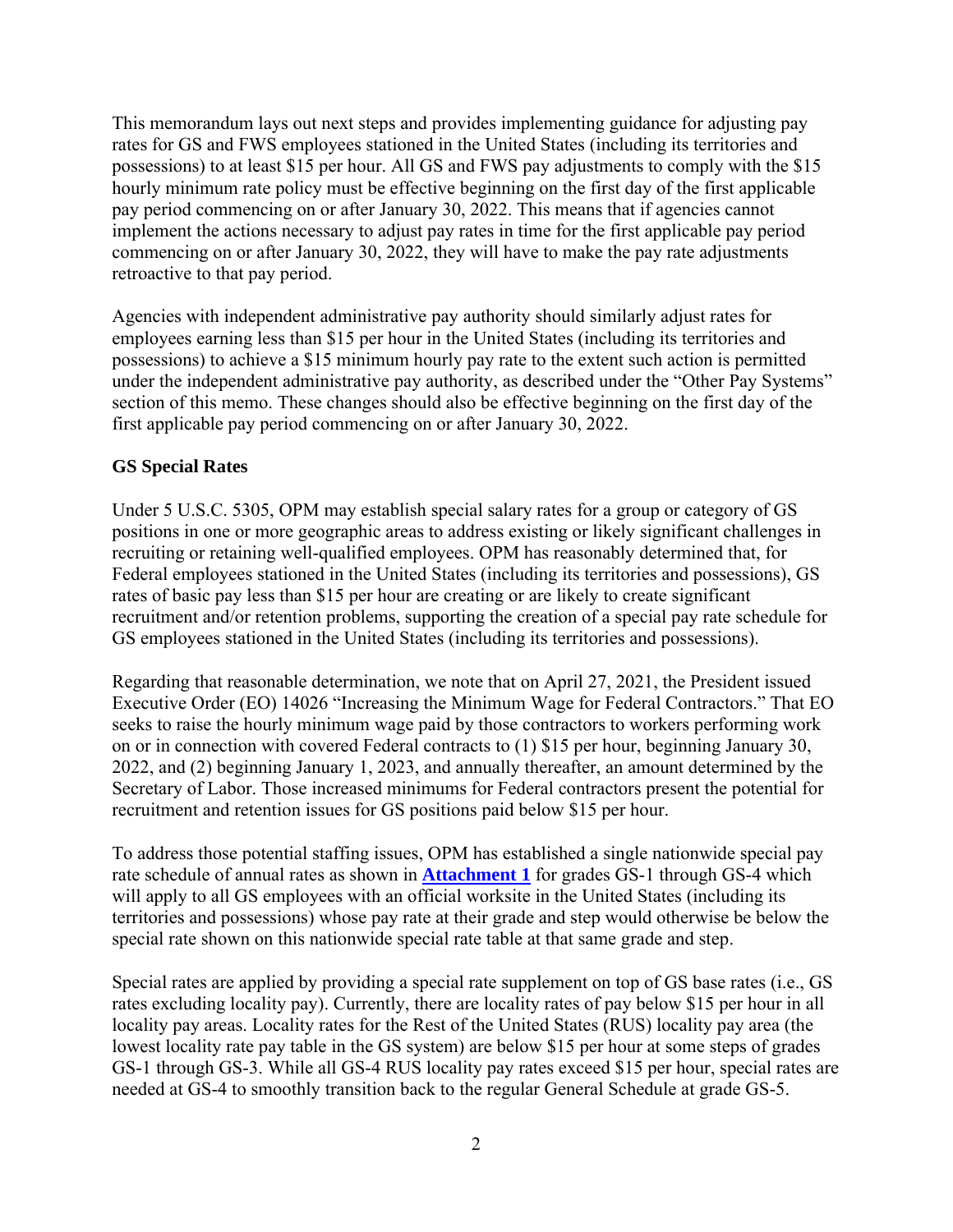Employees will receive the higher of the newly established special rate, applicable locality rate, or any other applicable special rate for their grade and step. Whether a special rate exceeds the locality rate at a particular grade/step will vary by locality pay area.

- The GS-1, step 1, special rate is set at \$31,305, which produces a pay rate of \$15 per hour using the 2,087-hour divisor required by 5 U.S.C.  $5504(b)(1)$ .
- The special rates for grades GS-2, GS-3, and GS-4 were determined based on a 2 percent intergrade differential between step 1 rates.
- There is a fixed-dollar special rate supplement for each grade that is added to the base rate for each step, except that GS-1 and GS-2 special rates are constructed using a fixed within-grade increase amount because of odd step increments at these grades due to schedule changes made in October 1979 (see 5 CFR 530.304(c)).

These special rates will be effective on the first day of the first applicable pay period beginning on or after January 30, 2022 (i.e., January 30, 2022, based on the standard biweekly pay period cycle). Regarding future adjustments to these special rates, as with all GS special rates they will be reviewed annually and adjusted each January in conjunction with any adjustment in the General Schedule base rates. Future minimum rates paid by Federal contactors can be taken into consideration in determining whether to adjust or discontinue special rates (see 5 CFR 530.307(a)). Please also note that agencies can request higher special rates at any time to address existing or likely recruitment and retention issues for a group or category of positions.

The frequently asked questions and answers in **[Attachment 2](#page-6-0)** provide pay administration guidance on these nationwide GS special rates.

Please note that this methodology of establishing special rates to achieve a \$15 per hour minimum rate is based on achieving a \$15 per hour minimum rate when the GS employee's annual rate is divided by the standard 2,087-hour divisor (see 5 U.S.C. 5504(b)(1)). Certain GS employees (for example, structural firefighters) have extended work schedules in which nonwork sleep and meal periods are treated as hours within the employee's tour of duty. The methods for compensating employees with such tours produce a lower effective hourly rate than the GS hourly rate since the tours include hours for nonwork sleep and meal periods. While the proposed special rates will increase such employees' GS hourly rate of basic pay (based on 2,087-hour divisor) to at least \$15 per hour, their effective hourly rate may still be below \$15 per hour in some cases. Over the next six months, OPM will evaluate measures to address other compensation concerns raised by these employees that are not resolved by the increase in the minimum GS rate to \$15 per hour.

Please also note that due to higher special rates applying from Special Rate Table 001M, current Special Rate Table 0174 will terminate. In addition, some special rate tables will have one or more pay rates removed because higher applicable 2022 rates of pay from Special Rate Table 001M will apply. The affected special rate tables (0072, 0168, 0467, and 0473) will not show a special rate at affected grades and steps. These changes will be effective on the first day of the first applicable pay period beginning on or after January 30, 2022 (i.e., January 30, 2022, based on the standard biweekly pay period cycle).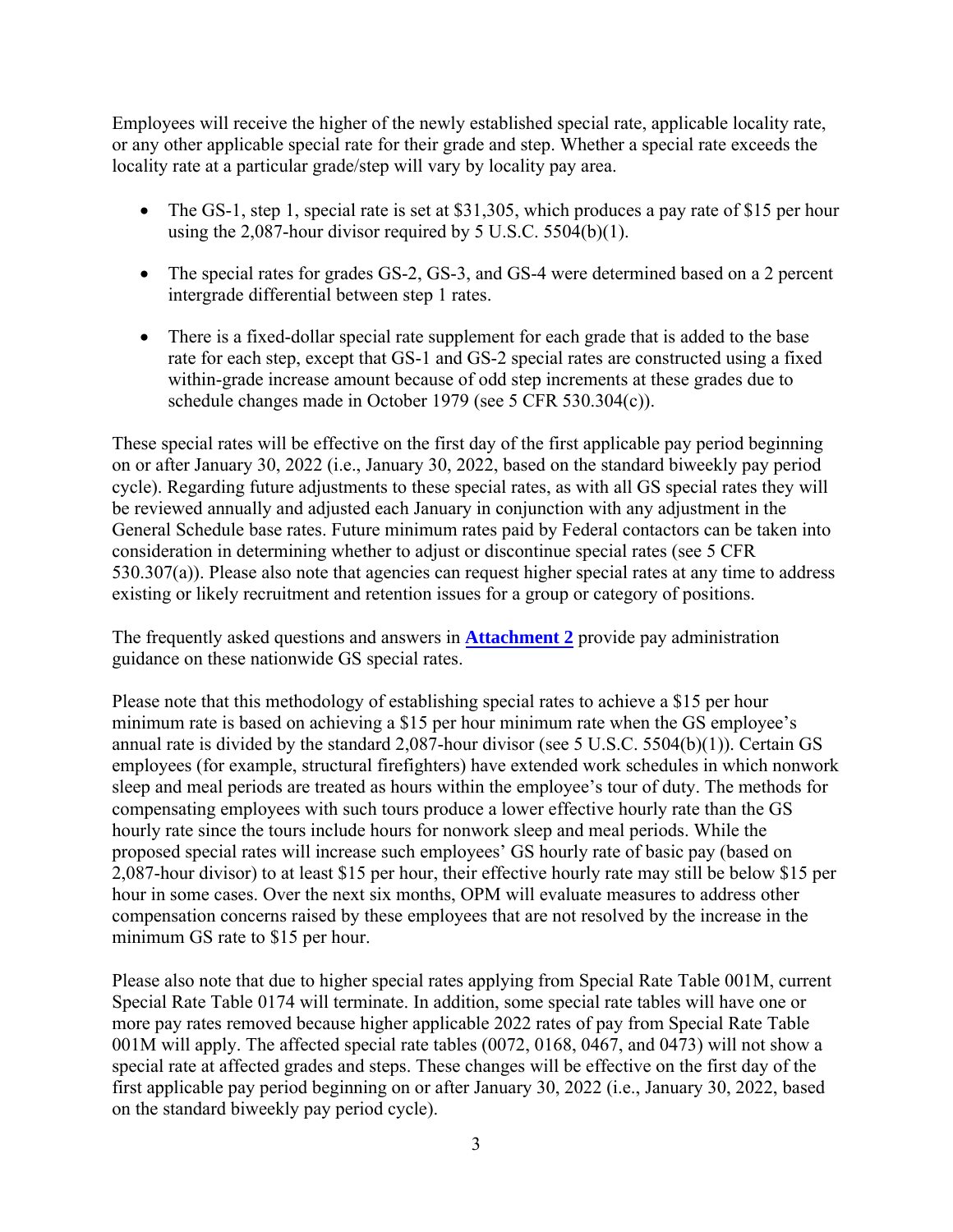#### **FWS Special Rates**

Under 5 CFR part 532, the Defense Department (DOD), with OPM approval, has the authority to establish special rates for FWS employees. OPM has authority in 5 CFR 532.251(a) to approve any such special rates to the extent it considers necessary to overcome existing or likely significant difficulties in the recruitment or retention of well qualified personnel when these difficulties are due to any of the following circumstances: rates of pay offered by private sector employers for an occupation or occupational specialization and grade are significantly higher than rates paid by the Federal Government within the competitive labor market; the remoteness of the area or location involved; or any other circumstance that OPM considers appropriate.

OPM has reasonably determined that, for Federal employees stationed in the United States (including its territories and possessions), FWS rates of basic pay less than \$15 per hour are creating or are likely to create significant recruitment and/or retention problems, supporting the creation of a special wage rate schedules for FWS employees stationed in the United States (including its territories and possessions). Accordingly, DOD will establish, with OPM's approval, a \$15 per hour minimum pay rate for appropriated fund and nonappropriated fund FWS wage schedules for employees stationed in the United States (including its territories and possessions) where any pay rate would otherwise be below \$15 per hour on January 30, 2022. The \$15 per hour minimum rate of pay policy will be set as follows:

- The second rate of grade 1 on a wage schedule will be set at a level which, upon application of the standard 4 percent step rate interval, provides a first rate for the grade which is equal to at least \$15 per hour.
- OPM has determined that it will approve special rates based on lead agency requests for FWS employees where necessary to establish a \$15 per hour wage rate. An appropriate intergrade differential will be applied until a grade is reached at which the new payline rate is equaled or exceeded by the corresponding payline rate determined through normal prevailing rate determination processes; rates for all grades above that point will be based on the normal prevailing rate determination processes.

This special rate policy for FWS wage levels will become effective for all FWS wage schedules on the first day of the first applicable pay period beginning on or after January 30, 2022. Wage schedules with normal effective dates in FY 2022 prior to January 30, 2022, will be adjusted based on appropriations legislation providing for a pay cap and floor adjustment on their normal effective dates, retroactively when required. Then, such wage schedules with normal effective dates prior to January 30, 2022, will be further adjusted when necessary on the first day of the first applicable pay period beginning on or after January 30, 2022. Wage schedules with normal effective dates after January 30, 2022, will be adjusted to comply with the \$15 per hour minimum pay rate and then further adjusted upwards when necessary on their normal effective dates to comply with relevant pay cap and floor increase provisions in appropriations legislation. Each agency is expected to pay any authorized special rates to covered FWS employees to comply with the President's general policy of achieving a \$15 per hour minimum pay rate for executive branch employees stationed in the United States (including its territories and possessions).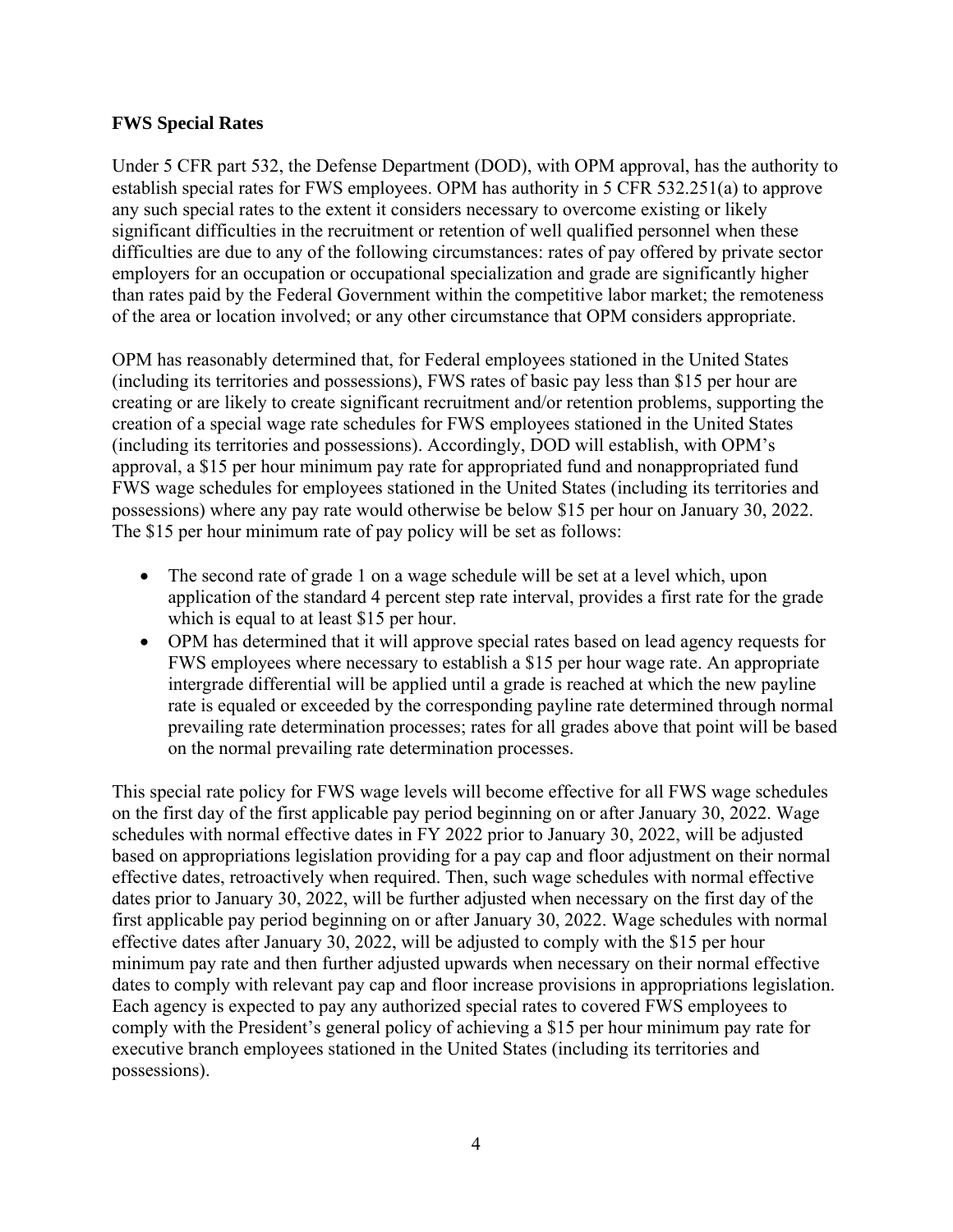### **Other Pay Systems**

Executive branch agencies (excluding the United States Postal Service and the Postal Regulatory Commission) with authority to independently administer compensation systems for employees outside of title 5, United States Code, or otherwise authorized to set pay administratively, should exercise their administrative discretion to provide a minimum pay rate of \$15 per hour for employees stationed in the United States (including its territories and possessions) to the extent authorized. If legally permissible, any such pay adjustment should take effect on the first day of the first applicable pay period beginning on or after January 30, 2022, or as soon as practicable thereafter. Agencies requiring additional time to implement these changes should consult with OPM.

## **Additional Information**

Agency headquarters-level officials having questions may contact OPM's Pay and Leave staff at  $pay-leave-policy@opm.gov$ . Employees should contact their agency human resources offices for assistance.

[Attachment 1: Nationwide Special Rate Schedule to Achieve a Minimum Pay Rate of \\$15 Per](#page-5-1)  Hour

[Attachment 2: Nationwide General Schedule Special Rate Table Number 001M Frequently](#page-6-1) Asked Questions

cc: Chief Human Capital Officers, Deputy Chief Human Capital Officers, and Human Resources **Directors**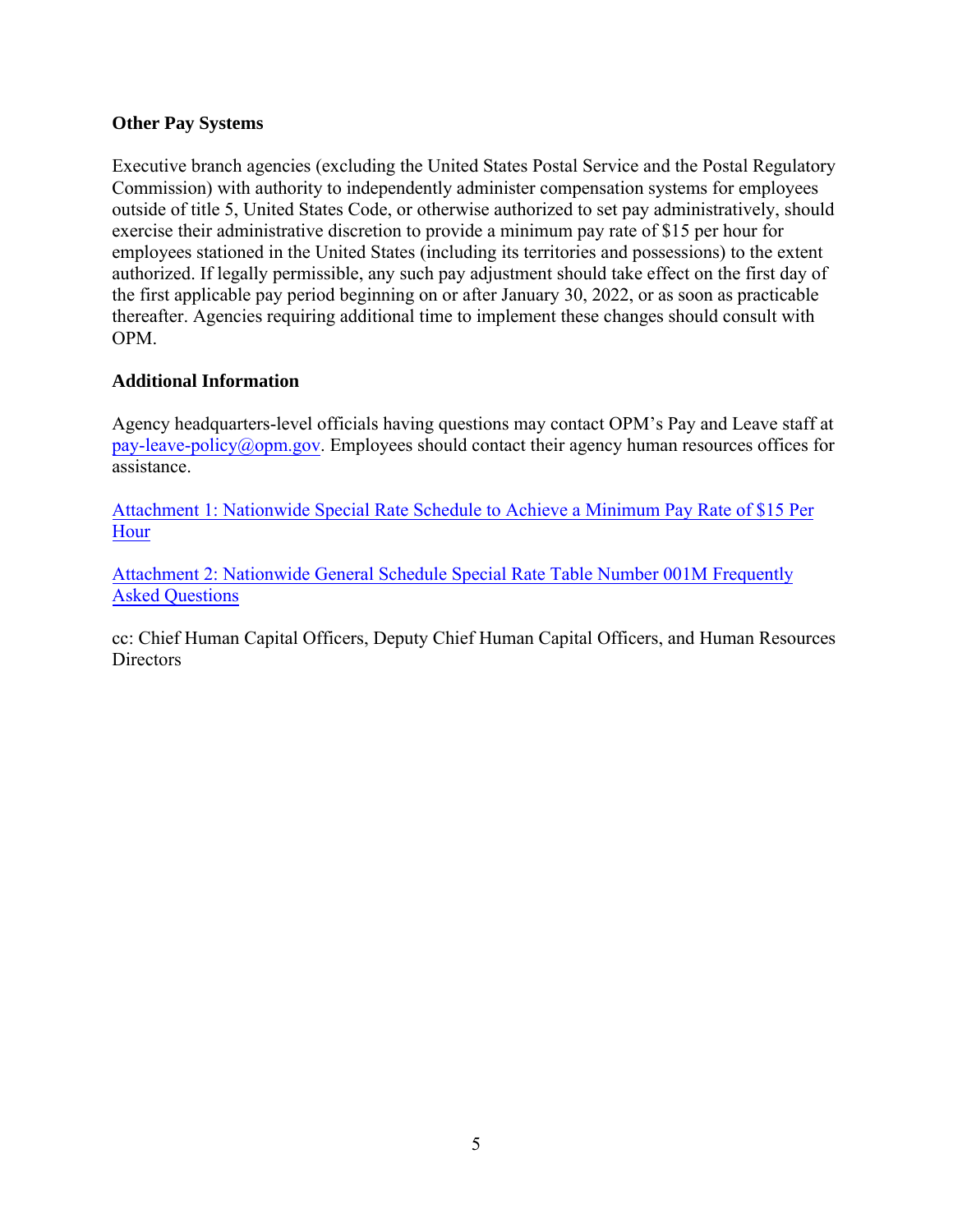# <span id="page-5-1"></span><span id="page-5-0"></span>**Attachment 1 Nationwide Special Rate Schedule to Achieve a Minimum Pay Rate of \$15 Per Hour**

### **Special Rate Table**

#### **Number 001M**

| Grade | Step 1 | Step 2 | Step 3 | Step 4 | Step 5 | Step 6 | Step 7 | Step 8 | Step 9 | Step 10 | Supplement | Within<br>Grade<br><b>Increase</b> |
|-------|--------|--------|--------|--------|--------|--------|--------|--------|--------|---------|------------|------------------------------------|
| 01    | 31305  | 31952  | 32599  | 33246  | 33893  | 34540  | 35187  | 35834  | 36481  | 371281  | VARIES     | 647                                |
| 02    | 31931  | 32663  | 33395  | 34127  | 34859  | 35591  | 36323  | 37055  | 37787  | 38519   | VARIES     | 732                                |
| 03    | 32570  | 33395  | 34220  | 35045  | 35870  | 36695  | 37520  | 38345  | 39170  | 39995   | 7821       | 825                                |
| 04    | 33221  | 34147  | 35073  | 35999  | 36925  | 37851  | 38777  |        |        |         | 5439       | 926                                |

| <b>Series</b> | <b>Occupation Name</b>           |  |  |  |  |  |
|---------------|----------------------------------|--|--|--|--|--|
| XXXX          | All General Schedule Occupations |  |  |  |  |  |
| Location      |                                  |  |  |  |  |  |

United States (including its territories and possessions)

#### **Notes:**

Effective Date: First day of the first applicable pay period beginning on or after 01/30/2022.

This table applies to all General Schedule employees whose official worksite is located in the United States (including its territories and possessions) whose pay rate at their grade and step would otherwise be below the special rate shown on this nationwide special rate table at that same grade and step.

Rates for steps 8-10 of GS-4 are blank on this table because Rest of U.S. locality rates of pay are higher in 2022 at steps 8-10 of GS-4 than the rates of pay that would result from continuing to apply the special rate supplement used for steps 1-7 of GS-4.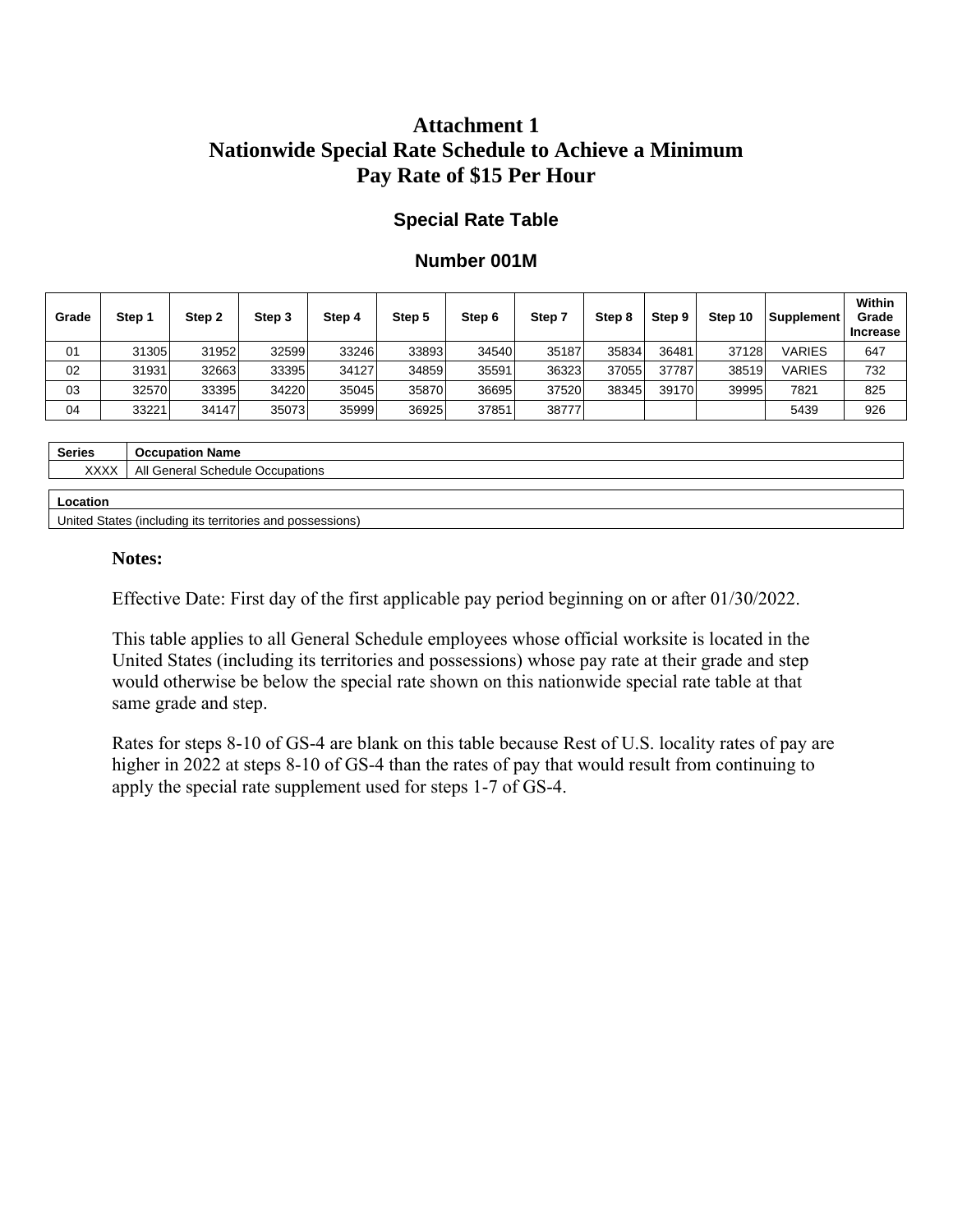# <span id="page-6-1"></span><span id="page-6-0"></span>**Attachment 2 Nationwide General Schedule Special Rate Table Number 001M Frequently Asked Questions**

## **Coverage**

- 1. Where can I find the special rate table number 001M?
	- A. The [new special rate table](https://apps.opm.gov/SpecialRates/2022/Table001M01302022.aspx) can be obtained from OPM's website.
- 2. Who is covered by the special rate table number 001M?
	- A. Special rate table number 001M covers all current and newly hired General Schedule (GS) employees at grades GS-1 through GS-4 with official worksites in the United States (including its territories and possessions) who are not entitled to a higher applicable locality rate under 5 U.S.C. 5304 or other higher applicable special rate under 5 U.S.C. 5305 (or similar rate under other legal authority) for their grade and step. Agencies will need to compare the special rate on table 001M for the employee's grade and step to the applicable locality rate or other special rate in effect on the first day of the first applicable pay period beginning on or after January 30, 2022 (i.e., January 30, 2022, based on the standard biweekly pay period cycle) to determine the employee's highest pay entitlement.
- 3. Are rates under special rate table 001M applicable to GS law enforcement officers (LEOs) at grades GS-3 and GS-4 with a pay plan code of "GL"?
	- A. No. LEOs at grades GS-3 and GS-4 with a pay plan code of "GL" receive locality rates of pay that are greater than the special rates on table 001M. Law enforcement officers (as defined in 5 U.S.C. 5541(3) and 5 CFR 550.103) at all steps of grades GS-3 and GS-4 with a pay plan code of "GL" are covered by special base rates authorized by section 403 of the Federal Employees Pay Comparability Act of 1990, as amended. By law, these LEO special base rates must be the basis for computing locality payments. (See 5 CFR part 531, subpart F.) In 2022, all locality-adjusted LEO special base rates are higher than the special rates on table 001M at grades GS-3 and GS-4.
- 4. Are employees under other pay systems, such as Federal Wage System employees or other employees paid outside of the General Schedule, covered by special rate table 001M?
	- A. No. Please see CPM 2022-02 for additional information on setting a \$15 minimum rate of pay for Federal Wage System and other non-GS employees.
- 5. Are employees of Federal contractors covered by special rate table 001M?
	- A. No. Special rate table 001M covers only Federal employees paid under the General Schedule.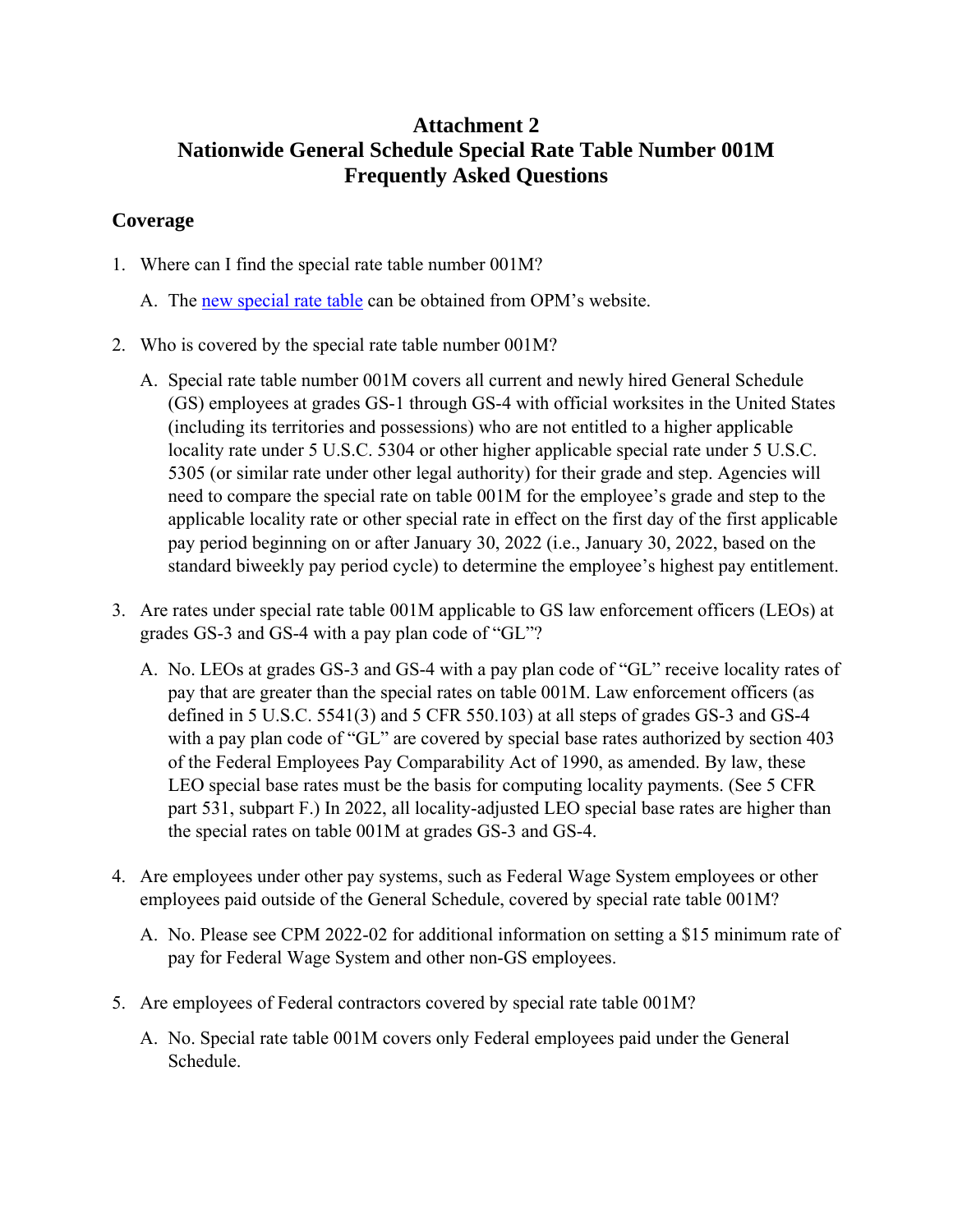- 6. Can an agency decide not to pay the special rates on table 001M to its employees?
	- A. No. Consistent with the President's general policy of achieving a \$15 hourly rate for employees stationed in the United States (including its territories and possessions), each agency is expected to pay the authorized special rates under table 001M to covered GS employees at applicable grades and steps. The table 001M special rate applies if it is higher than the applicable locality rate under 5 U.S.C. 5304 or other applicable special rate under 5 U.S.C. 5305 (or similar rate under other legal authority) for the employee's grade and step. (Note: While an agency may opt out of special rates under certain conditions described in 5 U.S.C. 5305(a)(2) and 5 CFR 530.303(c), no agency has opted out of coverage under special rate table 001M, consistent with Administration policies.)

## **Effective Date and Special Rate Amounts**

- 7. When will special rate table 001M become effective?
	- A. Special rate table 001M is effective on the first day of the first applicable pay period beginning on or after January 30, 2022 (i.e., January 30, 2022, based on the standard biweekly pay period cycle).
- 8. How much of a pay increase can affected employees expect to receive?
	- A. The pay increase will vary depending on the employee's GS grade and step and the employee's current locality rate or, if applicable, special rate.

The amount of the pay increase will also vary for an employee who is receiving a retained rate (step 00) under 5 U.S.C. 5363 and 5 CFR part 536, subpart C. See 5 CFR 536.305 for the rules on adjusting a retained rate when a pay schedule is adjusted.

- 9. Why are there no rates at steps 8-10 at grade GS-4 on special rate table 001M?
	- A. The rates for steps 8-10 of grade GS-4 are blank on special rate table 001M because locality rates of pay in all locality pay areas are higher in 2022 at these steps than the rates of pay that will result from applying the special rate supplement used for steps 1-7 of GS-4.
- 10. What is the "supplement" on special rate table 001M and why does the supplement vary at grades GS-1 and 2?
	- A. Special rates under 5 U.S.C. 5305 are constructed by increasing GS annual base rates under 5 U.S.C. 5303 (exclusive of locality pay or other special rate) by a dollar or percentage supplement at each covered grade and step. The total of the GS annual base rate plus the special rate supplement equals the annual special rate shown on the table.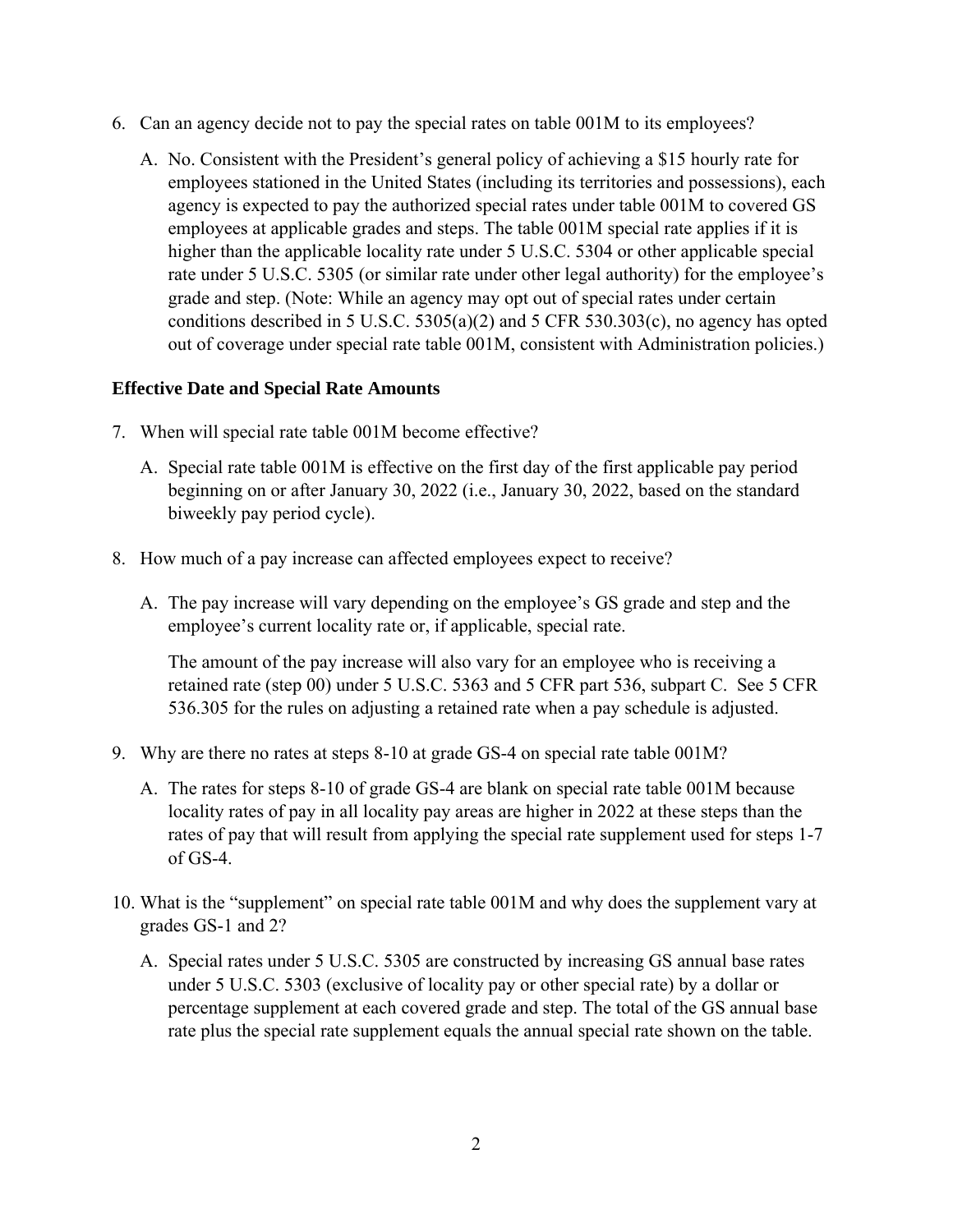For special rate table 001M, a fixed-dollar special rate supplement for each grade is added to the annual GS base rate for each step, except that GS-1 and GS-2 special rates are constructed using a fixed within-grade increase amount because of odd step increments at these grades due to schedule changes made in October 1979. (See 5 CFR 530.304(c)(1).)

- 11. Will employees covered by special rate table 001M also be paid a 2022 locality pay adjustment on top of their new special rate in January 2022?
	- A. No. Employees covered by a special rate under 5 U.S.C. 5305 (or similar rate under other legal authority) are entitled to the greater of the locality rate of pay under 5 U.S.C. 5304 or any applicable special rate for their grade and step. A locality payment is computed on top of the applicable base rate (GS base rate or LEO special base rate).

## **Documentation, Processing, and Reporting Instructions**

- 12. What human resources documentation and processing procedures should agencies follow in implementing the special rates on table 001M?
	- A. Agencies should: (1) follow rules 7 and 8 located in Chapter 17, Table 17-A, of the Guide to Processing Personnel Actions (GPPA) to document the pay action for employees who will receive a special rate on table 001M; (2) cite the applicable regulation for rules 7 or 8 and CPM 2022-02 as the authority for the pay action; and (3) provide the remarks in rules 22 and 23 (remark codes P05 and P07) as listed in Table 17-E of the GPPA, citing special rate table number 001M, along with any other applicable remarks.
- 13. What is the order of processing pay actions for an employee who becomes covered by special rate table 001M and is entitled to other simultaneous pay adjustments such as a within-grade increase or promotion on the first day of the first pay period commencing on or after January 30, 2022?
	- A. When multiple pay actions with the same effective date affect a GS employee's rate of basic pay, agencies must follow the simultaneous pay action rules in 5 CFR 531.206. Thus, on the first day of the first pay period commencing on or after January 30, 2022, an agency must set a covered employee's pay on special rate table 001M before processing a within-grade increase, or any other pay action with the same effective date. Because 5 CFR 531.206 requires setting a covered employee's pay on special rate table 001M before processing any other pay action, termination of the lower special rates discussed in the cover memo would not provide entitlement to pay retention.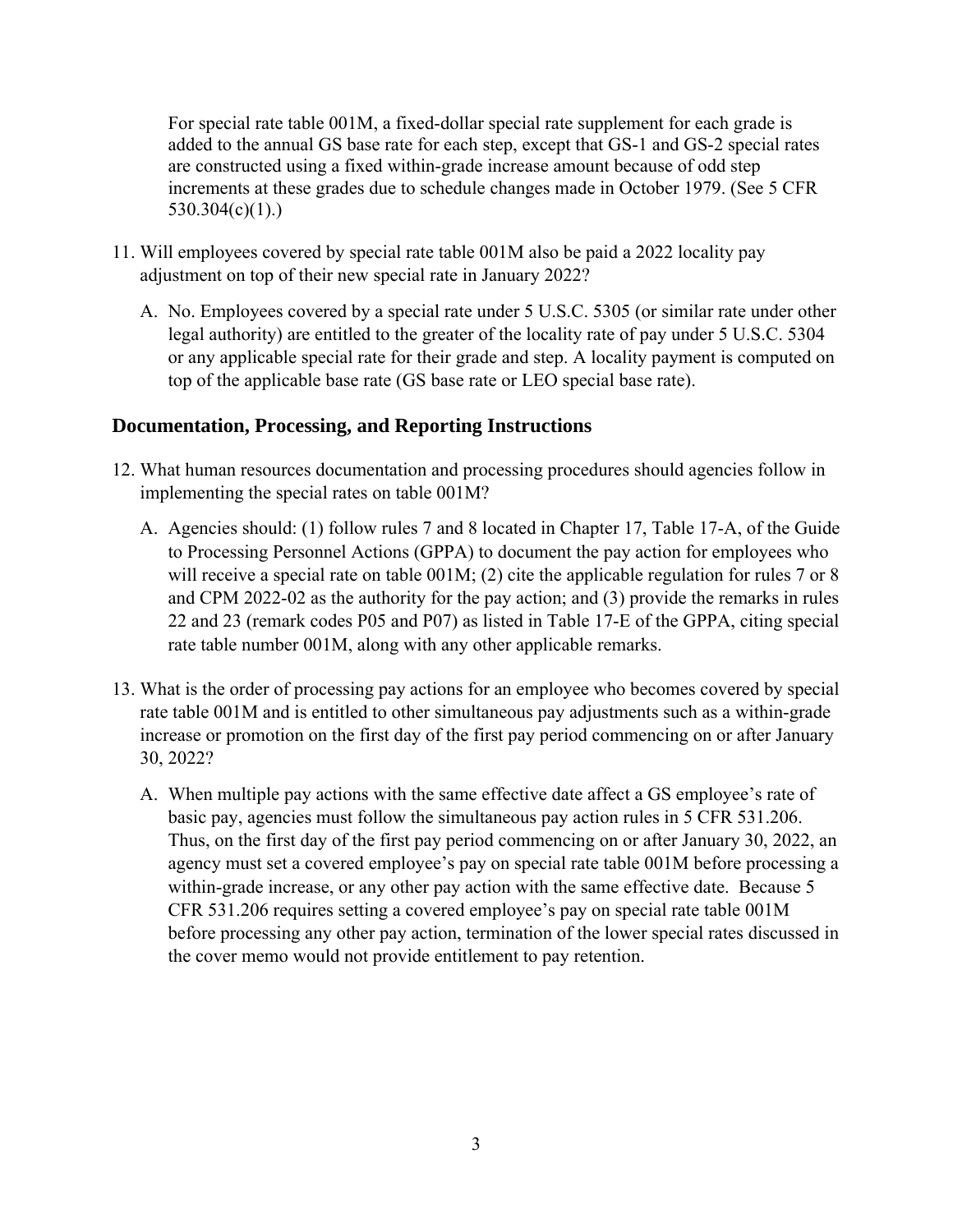## **General Information on Special Rates**

- 14. What are special rates?
	- A. OPM may establish higher rates of basic pay—special salary rates—for a group or category of GS positions in one or more geographic areas to address existing or likely significant difficulties in recruiting or retaining well-qualified employees. OPM may establish special rates for nearly any category of employee—i.e., by series, specialty, grade-level, and/or geographic area. (See 5 U.S.C 5305 and 5 CFR part 530, subpart C.)
- 15. Under what circumstances may OPM establish special rates?
	- A. OPM may establish special rates to address staffing problems caused by significantly higher non-Federal pay rates than those payable by the Federal Government within the area, location, or occupational group involved; the remoteness of the area or location involved; the undesirability of the working conditions or nature of the work involved; or any other circumstances OPM considers appropriate.
- 16. Are special rates considered basic pay for retirement and other purposes?
	- A. A special rate under 5 U.S.C. 5305 is considered an employee's rate of basic pay for nearly all purposes, including retirement, life insurance, overtime pay computations, severance pay, and lump-sum annual leave payments. (See 5 U.S.C. 5305(j) and 5 CFR 530.308.) Certain special pay-setting and adjustment rules may apply to special rates. (See 5 CFR part 530, subpart C; part 531, subpart B; and part 536.) For example, an employee's highest pervious rate for purposes of applying the GS maximum payable rate rule under 5 CFR 531.221-223 may not be based on a special rate (except as provided in 5 CFR 531.222(c)).
- 17. May employees be paid a locality rate on top of their special rate?
	- A. No. Special rate employees are entitled to the greater of the locality rate of pay or special rate for their grade and step. (See 5 U.S.C. 5305(h); 5 CFR 530.303(d).)
- 18. Do the normal GS within-grade increase (WGI), quality step increase (QSI), and two-step promotion pay-setting rules apply to special rate employees?
	- A. Yes. The normal GS WGI, QSI, and two-step promotion rules continue to apply to employees covered by special rates. [Additional guidance and examples on promotions,](https://www.opm.gov/policy-data-oversight/pay-leave/pay-administration/fact-sheets/promotions/) including for special rate employees, can be found on OPM's website.